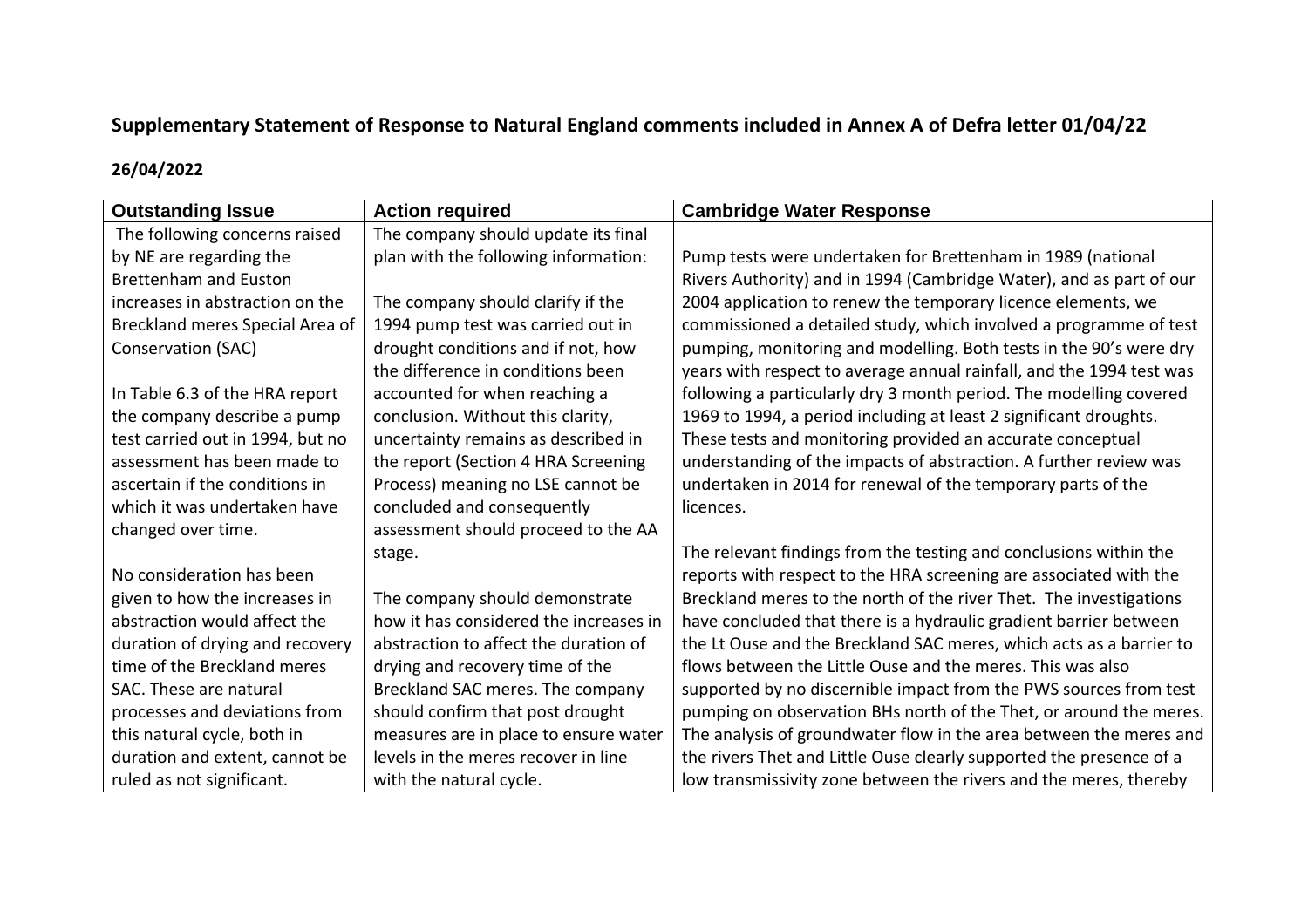|                                   |                                                                                                                                                                                                                                                                                         | impeding any impact on groundwater levels or flow to the north of                                                                                                                                                            |
|-----------------------------------|-----------------------------------------------------------------------------------------------------------------------------------------------------------------------------------------------------------------------------------------------------------------------------------------|------------------------------------------------------------------------------------------------------------------------------------------------------------------------------------------------------------------------------|
|                                   |                                                                                                                                                                                                                                                                                         | the River Thet. It was therefore considered that the water levels in                                                                                                                                                         |
| licence renewal an assessment     |                                                                                                                                                                                                                                                                                         | the meres are not affected by Cambridge Water abstractions located                                                                                                                                                           |
|                                   |                                                                                                                                                                                                                                                                                         | to the south of East Wretham heath and no further monitoring of                                                                                                                                                              |
|                                   |                                                                                                                                                                                                                                                                                         | impact would be required in drought conditions. These findings were                                                                                                                                                          |
| maximum licence results in        |                                                                                                                                                                                                                                                                                         | accepted by both the EA and Natural England at the time.                                                                                                                                                                     |
|                                   |                                                                                                                                                                                                                                                                                         |                                                                                                                                                                                                                              |
|                                   | abstraction at Brettenham on river                                                                                                                                                                                                                                                      | Our review of ecology data and use of the EA groundwater model for                                                                                                                                                           |
| and the Breckland meres. NE       |                                                                                                                                                                                                                                                                                         | renewal of the time limited elements of licences in 2015 indicates                                                                                                                                                           |
|                                   |                                                                                                                                                                                                                                                                                         | that abstractions are possibly impacting river flows in the Lt Ouse                                                                                                                                                          |
|                                   | conclude no LSE.                                                                                                                                                                                                                                                                        | and Sapiston, however there was no conclusive evidence of                                                                                                                                                                    |
| effects and could indicate an in- |                                                                                                                                                                                                                                                                                         | influence from the CW abstractions, and no impacts on ecology due                                                                                                                                                            |
|                                   |                                                                                                                                                                                                                                                                                         | to abstractions have been observed.                                                                                                                                                                                          |
| The assessment recommended        | evidence of how the above                                                                                                                                                                                                                                                               |                                                                                                                                                                                                                              |
| that further work was necessary   | conclusions have been reached before                                                                                                                                                                                                                                                    | As a result, our Environmental monitoring plans (Drought plan,                                                                                                                                                               |
|                                   | agreeing with the overall HRA                                                                                                                                                                                                                                                           | Appendix E) associated with increases in abstraction include flow                                                                                                                                                            |
| surveys, further pumping tests)   | conclusion of no LSE. On the basis of                                                                                                                                                                                                                                                   | and ecology monitoring in the rivers Lt Ouse and Sapiston, where                                                                                                                                                             |
| to provide a higher level of      | the information provided in the                                                                                                                                                                                                                                                         | some flow impact may be experienced, although none is expected.                                                                                                                                                              |
| confidence in the definition of   | updated HRA the assessment should                                                                                                                                                                                                                                                       |                                                                                                                                                                                                                              |
| the impacts of abstraction at     | proceed to the AA stage.                                                                                                                                                                                                                                                                | Since the investigations above have been undertaken, we have                                                                                                                                                                 |
| Brettenham on river flows and     |                                                                                                                                                                                                                                                                                         | modified the Euston and Brettenham licences to include an annual                                                                                                                                                             |
| ecology.                          |                                                                                                                                                                                                                                                                                         | aggregate cap based on historic peak abstractions, this mitigates the                                                                                                                                                        |
|                                   |                                                                                                                                                                                                                                                                                         | risk of impact from utilising short term peak abstractions. It is likely                                                                                                                                                     |
|                                   |                                                                                                                                                                                                                                                                                         | that the EA will seek to reduce licence further as a precautionary                                                                                                                                                           |
|                                   |                                                                                                                                                                                                                                                                                         | approach to managing risk of deterioration of the groundwater                                                                                                                                                                |
|                                   |                                                                                                                                                                                                                                                                                         | aquifer. Therefore no further work such as pump tests, or ecological                                                                                                                                                         |
|                                   |                                                                                                                                                                                                                                                                                         | surveys is appropriate outside of drought conditions.                                                                                                                                                                        |
|                                   |                                                                                                                                                                                                                                                                                         | In summary, detailed analysis had led to the conclusion that                                                                                                                                                                 |
|                                   |                                                                                                                                                                                                                                                                                         | pumping from the Brettenham sources has no impact on                                                                                                                                                                         |
|                                   | As part of the 2015 Brettenham<br>was completed to determine<br>whether abstracting at<br>adverse impacts to the River<br>Thet, Little Ouse, Sapiston River<br>consider that assessment<br>conclusion does not preclude<br>combination effect is possible.<br>(e.g. hydro-morphological | The company should provide evidence<br>of a higher level of confidence in the<br>definition of the impacts of<br>flows and ecology. The evidence<br>should provide sufficient certainty to<br>NE require greater clarity and |